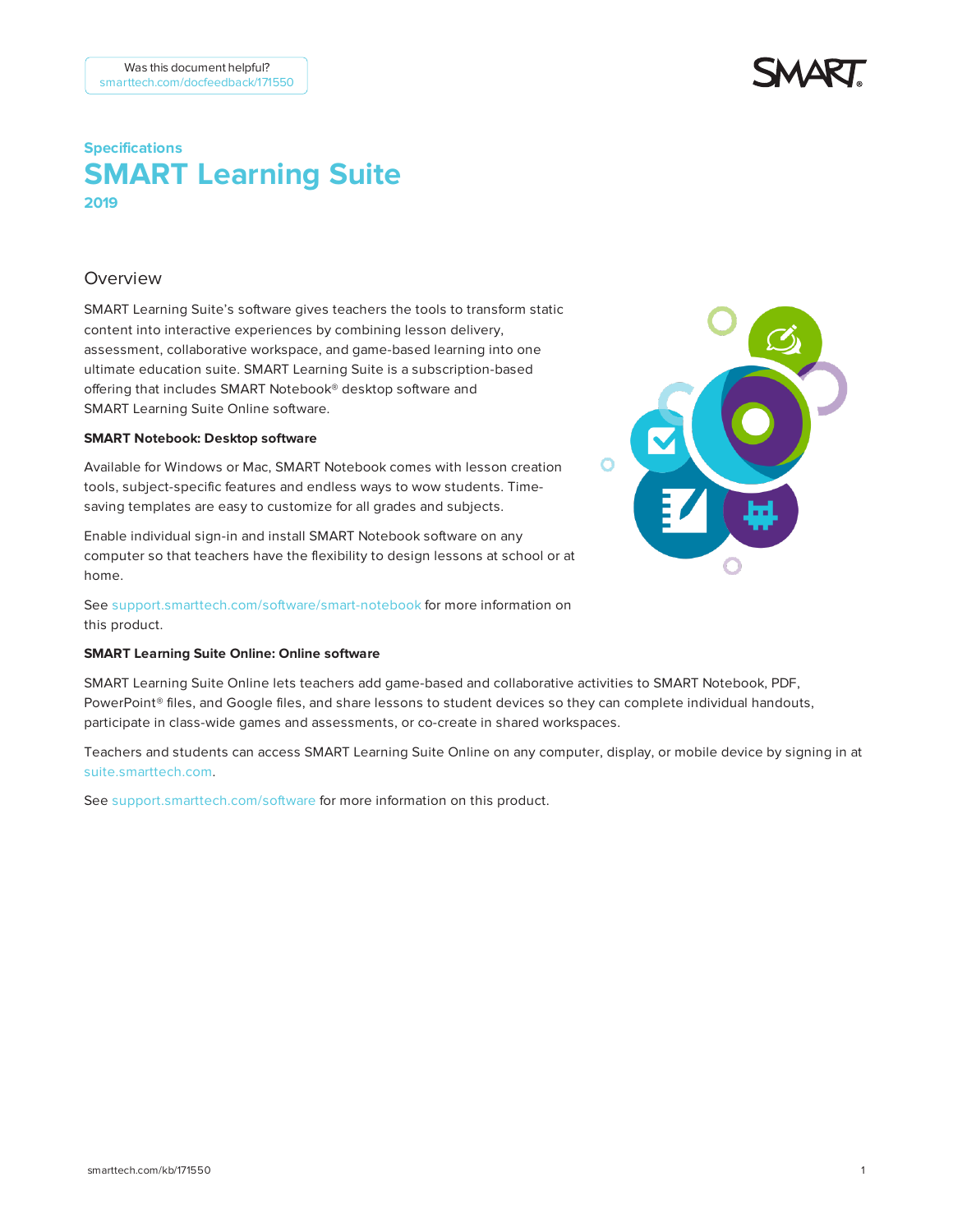# Computer requirements for SMART Notebook1

|                                         | Windows <sup>®</sup> operating system                                                                                                                                                                                                                                                                                                                              | macOS <sup>®</sup> operating system software                                                                                      |
|-----------------------------------------|--------------------------------------------------------------------------------------------------------------------------------------------------------------------------------------------------------------------------------------------------------------------------------------------------------------------------------------------------------------------|-----------------------------------------------------------------------------------------------------------------------------------|
| General                                 |                                                                                                                                                                                                                                                                                                                                                                    |                                                                                                                                   |
| Supported<br>operating systems          | Windows 10<br>Windows 8.1                                                                                                                                                                                                                                                                                                                                          | macOS Big Sur (11.0)<br>macOS Catalina (10.15)<br>macOS Mojave (10.14)                                                            |
|                                         |                                                                                                                                                                                                                                                                                                                                                                    | <b>@ IMPORTANT</b><br>Mac computers with Apple silicon must have<br>Rosetta 2 installed. See<br>support.apple.com/en-us/HT211861. |
| Minimum hard disk<br>space <sup>2</sup> | 4.7 GB                                                                                                                                                                                                                                                                                                                                                             | $2.3$ GB                                                                                                                          |
|                                         | Minimum specs for standard and high definition displays (up to 1080p and similar)                                                                                                                                                                                                                                                                                  |                                                                                                                                   |
| Minimum processor                       | Intel® Core™ m3                                                                                                                                                                                                                                                                                                                                                    | Intel Core 2 Duo                                                                                                                  |
| Minimum RAM                             | 4 GB                                                                                                                                                                                                                                                                                                                                                               | 4 GB                                                                                                                              |
|                                         | Minimum specs for ultra high definition displays (4K)                                                                                                                                                                                                                                                                                                              |                                                                                                                                   |
| Minimum graphics card Discrete GPU      |                                                                                                                                                                                                                                                                                                                                                                    | n/a                                                                                                                               |
|                                         | <b>NOTE</b><br>SMART strongly recommends that your video<br>card meets or exceeds the preferred<br>requirements. SMART Notebook can run with<br>an integrated GPU. However, your<br>experience and SMART Notebook's<br>performance can vary depending on the<br>capabilities of the GPU, your operating<br>system, and other concurrently running<br>applications. |                                                                                                                                   |
| Minimum<br>processor/system             | Intel Core i3                                                                                                                                                                                                                                                                                                                                                      | Late 2013 Retina MacBook Pro or later<br>(minimum)                                                                                |
| Minimum RAM                             | 8 GB                                                                                                                                                                                                                                                                                                                                                               | 8 GB                                                                                                                              |

\*Any integrated GPU capable of 4K will meet our minimum requirements if the GPU has dual-channel memory configured.

1Operating systems and other third-party software released after this SMART software might not be supported.

2Additional free space required during installation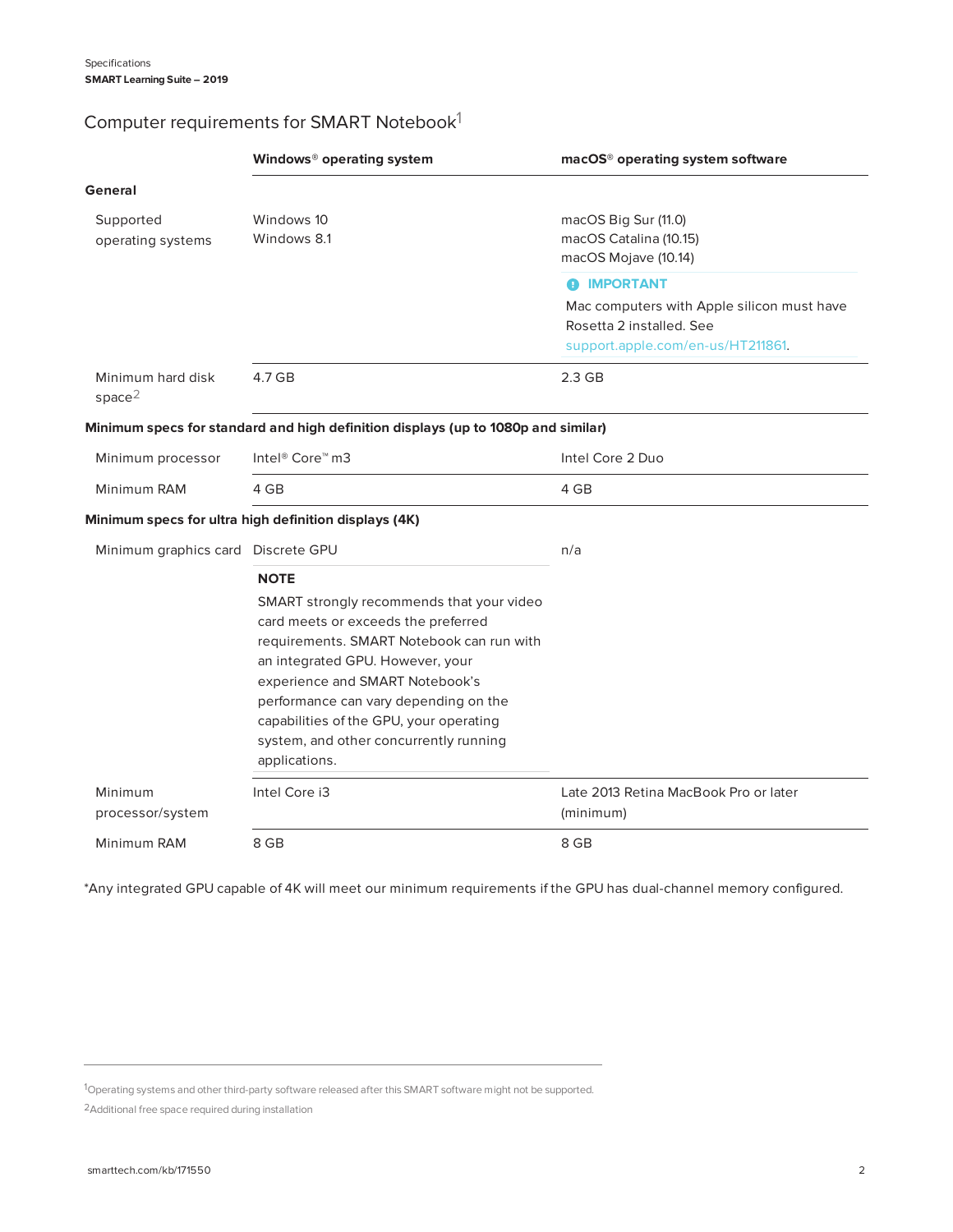|                           | Windows <sup>®</sup> operating system                                                                                                                                                                                                                                                                                                                                                            | macOS <sup>®</sup> operating system software                                    |
|---------------------------|--------------------------------------------------------------------------------------------------------------------------------------------------------------------------------------------------------------------------------------------------------------------------------------------------------------------------------------------------------------------------------------------------|---------------------------------------------------------------------------------|
| <b>Other requirements</b> |                                                                                                                                                                                                                                                                                                                                                                                                  |                                                                                 |
| Programs                  | Microsoft <sup>®</sup> .NET Framework 4.5.1 or later for<br>SMART Notebook software and SMART Ink<br>Microsoft Visual Studio <sup>®</sup> Tools 2010 for Office<br>for SMART Ink<br>Adobe Reader <sup>®</sup> 8.0 or later<br>DirectX <sup>®</sup> technology 10 or later for<br><b>SMART Notebook software</b><br>DirectX 10 compatible graphics hardware for<br><b>SMART Notebook software</b> | n/a                                                                             |
|                           | <b>NOTES</b><br>• All prerequisite third-party software is<br>built into the installation executable and<br>is automatically installed in the correct<br>order when you run the EXE.                                                                                                                                                                                                             |                                                                                 |
|                           | These are the minimum requirements<br>$\bullet$<br>for SMART Learning Suite, however<br>SMART recommends updating to the<br>most recent versions of the software<br>listed above.                                                                                                                                                                                                                |                                                                                 |
| Web access                | Internet Explorer <sup>®</sup> 11 or later<br>Internet access to download and activate<br>SMART software                                                                                                                                                                                                                                                                                         | Safari 8 or later<br>Internet access to download and activate<br>SMART software |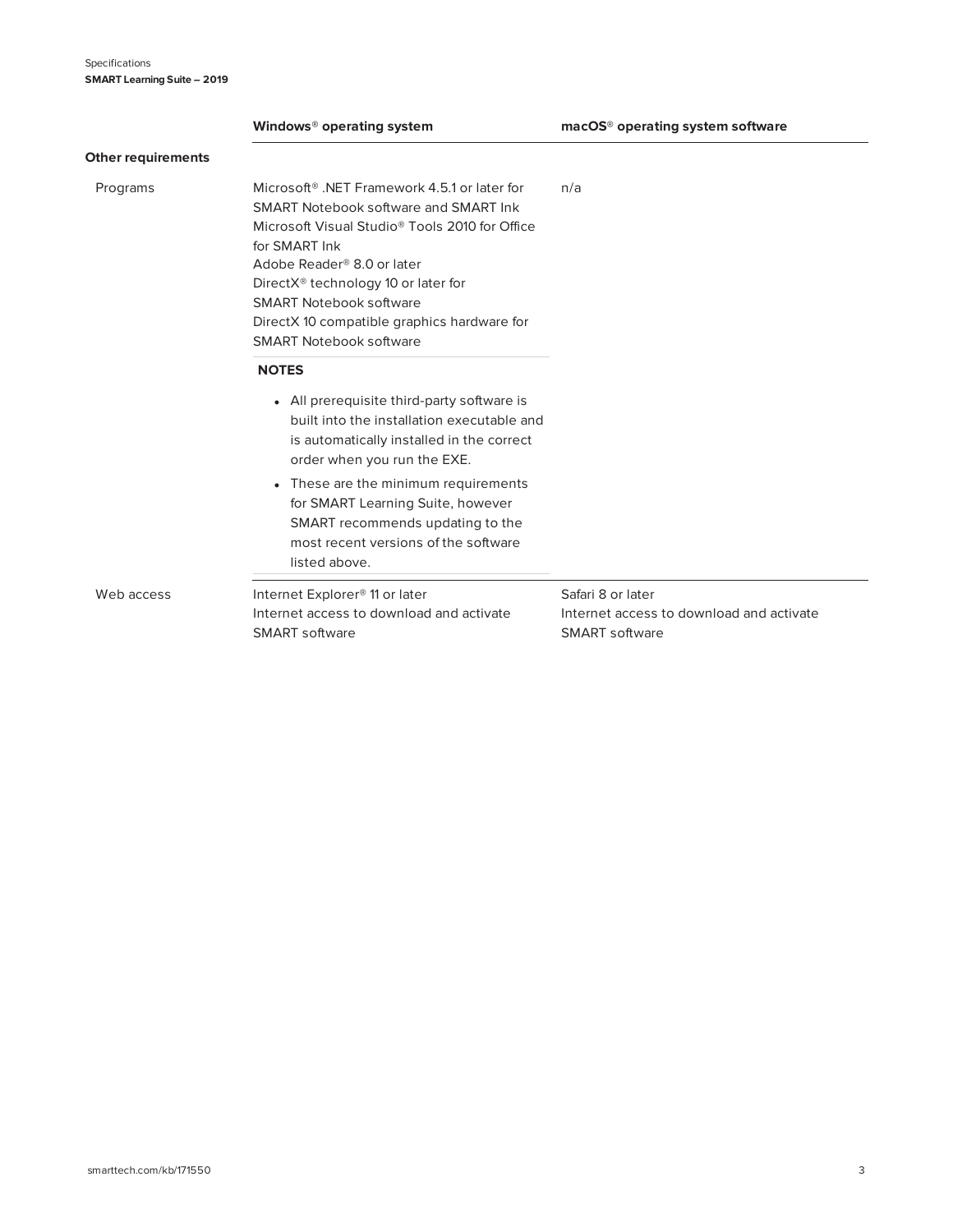Specifications **SMART Learning Suite – 2019**

# Supported languages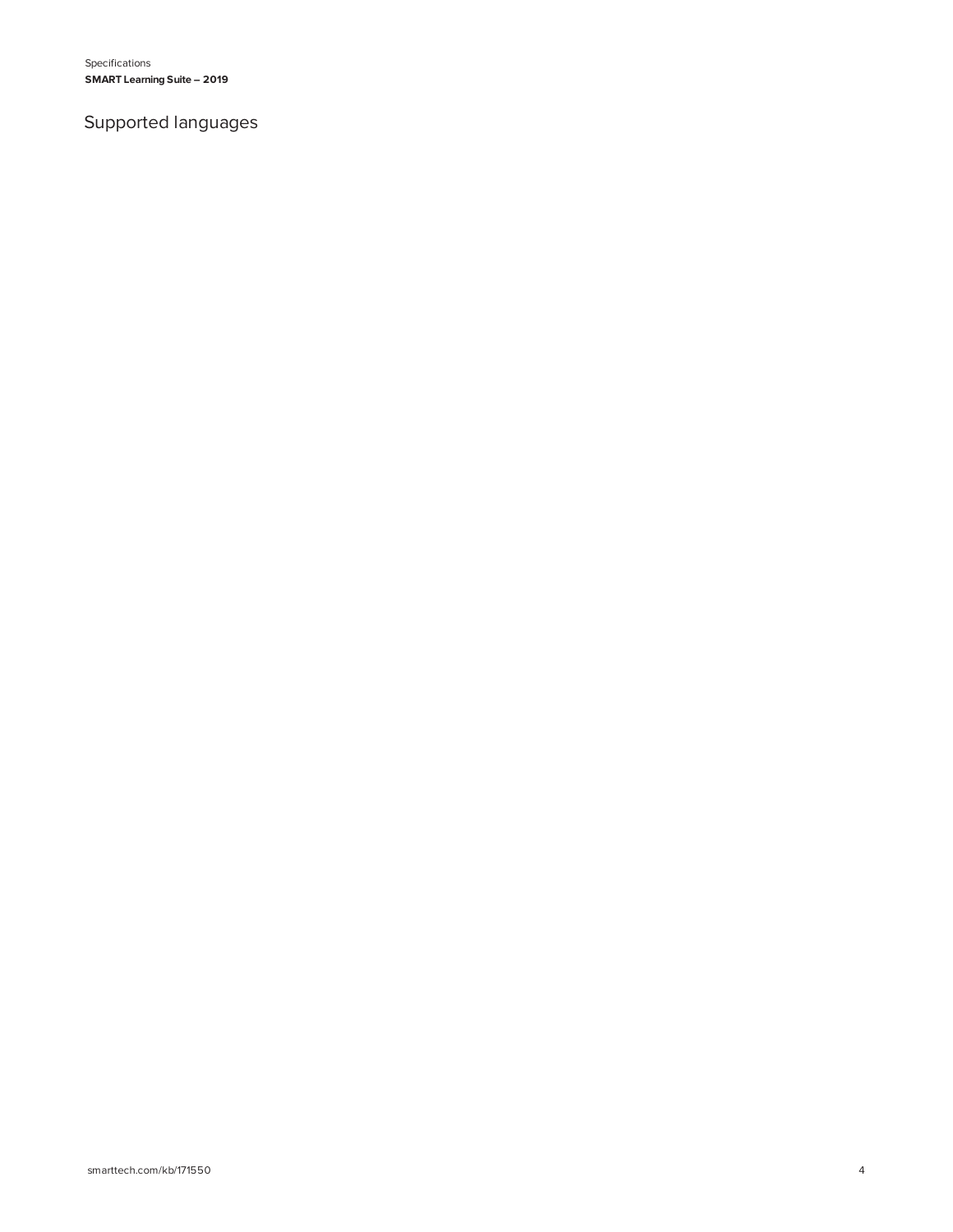#### **SMART Notebook Windows operating system:**

- $\bullet$  English (U.S.)  $^*$
- $\bullet$  English (UK) \*\*
- Arabic \*\*
- Czech \*\*
- Chinese (Simplified) \*\*
- Chinese (Traditional) \*\*
- $\cdot$  Czech  $**$
- Danish \*\*
- $\bullet$  Dutch  $^{**}$
- $\bullet$  Finnish  $**$
- $\bullet$  French  $*$
- $\bullet$  German  $^*$
- $\bullet$  Greek \*\*
- $\bullet$  Hebrew  $^{**}$
- Hungarian \*\*
- $\bullet$  Italian  $^{**}$
- Japanese \*\*
- $\bullet$  Kazakh  $^{**}$
- Korean \*\*
- Latvian \*\*
- Lithuanian \*\*
- $\bullet$  Malay  $**$
- Norwegian \*\*
- $\bullet$  Polish  $^{**}$
- Portuguese (Brazil) \*\*
- Romanian \*\*
- Russian \*\*
- $\bullet$  Slovak \*\*
- $\bullet$  Spanish  $*$
- $\bullet$  Swedish  $**$
- $\bullet$  Turkish  $^{**}$
- Ukranian \*\*
- $\bullet$  Uzbek  $^{**}$
- Vietnamese \*\*
- $\bullet$  Welsh  $^{**}$

\* Language support for the user interface, end user license agreement (EULA), and product documentation.

\*\* Language support for the user interface and the EULA

#### **macOS operating system**

- $\bullet$  English (U.S.)  $^*$
- $\bullet$  English (UK) \*\*
- Chinese (Simplified) \*\*
- $\bullet$  Czech  $**$
- Danish \*\*
- $\bullet$  Dutch  $^{**}$
- $\bullet$  Finnish  $**$
- $\bullet$  French  $^*$
- $\bullet$  German  $^*$
- Hungarian \*\*
- $\bullet$  Italian \*\*
- Norwegian \*\*
- $\bullet$  Polish  $^{**}$
- Portuguese (Brazil) \*\*
- Russian \*\*
- $\bullet$  Spanish  $^*$
- $\bullet$  Swedish  $^{**}$
- $\bullet$  Welsh  $^{**}$

\* Language support for the user interface, end user license agreement (EULA), and product documentation.

\*\* Language support for the user interface and the EULA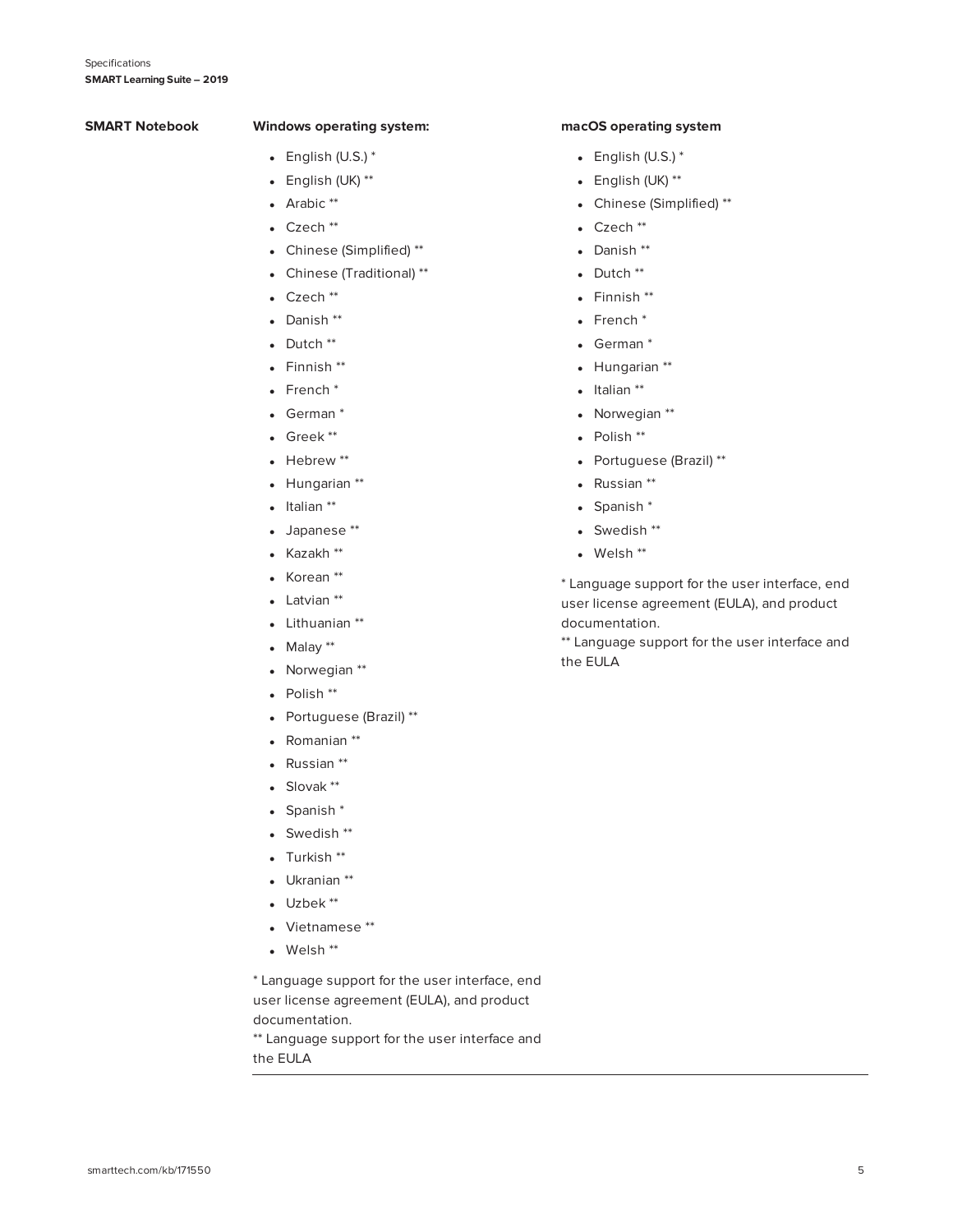\* Language support for the user interface, end user license agreement (EULA), and product documentation.

\*\* Language support for the user interface and the EULA

| <b>SMART Learning Suite</b> | • English               |
|-----------------------------|-------------------------|
| Online                      | $\bullet$ French        |
|                             | • German                |
|                             | • Italian               |
|                             | Lithuanian<br>$\bullet$ |

- Norwegian
- Swedish
- Spanish

# Student device operating system requirements and web browser recommendations

| Operating system<br>requirements | • The latest version of Windows® 10<br>• OS X 10.13 or later<br>• The latest version of iOS<br>● Android <sup>™</sup> 8 or later<br>The current release of Chrome OS™<br>$\bullet$                                                                                                                                                                  |
|----------------------------------|-----------------------------------------------------------------------------------------------------------------------------------------------------------------------------------------------------------------------------------------------------------------------------------------------------------------------------------------------------|
| Web browser<br>recommendations   | The latest version of:<br>• Google Chrome™<br><b>NOTE</b><br>Google Chrome provides the best experience when using SMART Learning Suite Online on a<br>desktop computer.<br>• Safari<br>• Firefox <sup>®</sup><br>• Windows 10 Edge<br><b>NOTE</b><br>Android™ devices must use Chrome or Firefox.<br>Ensure JavaScript is enabled in your browser. |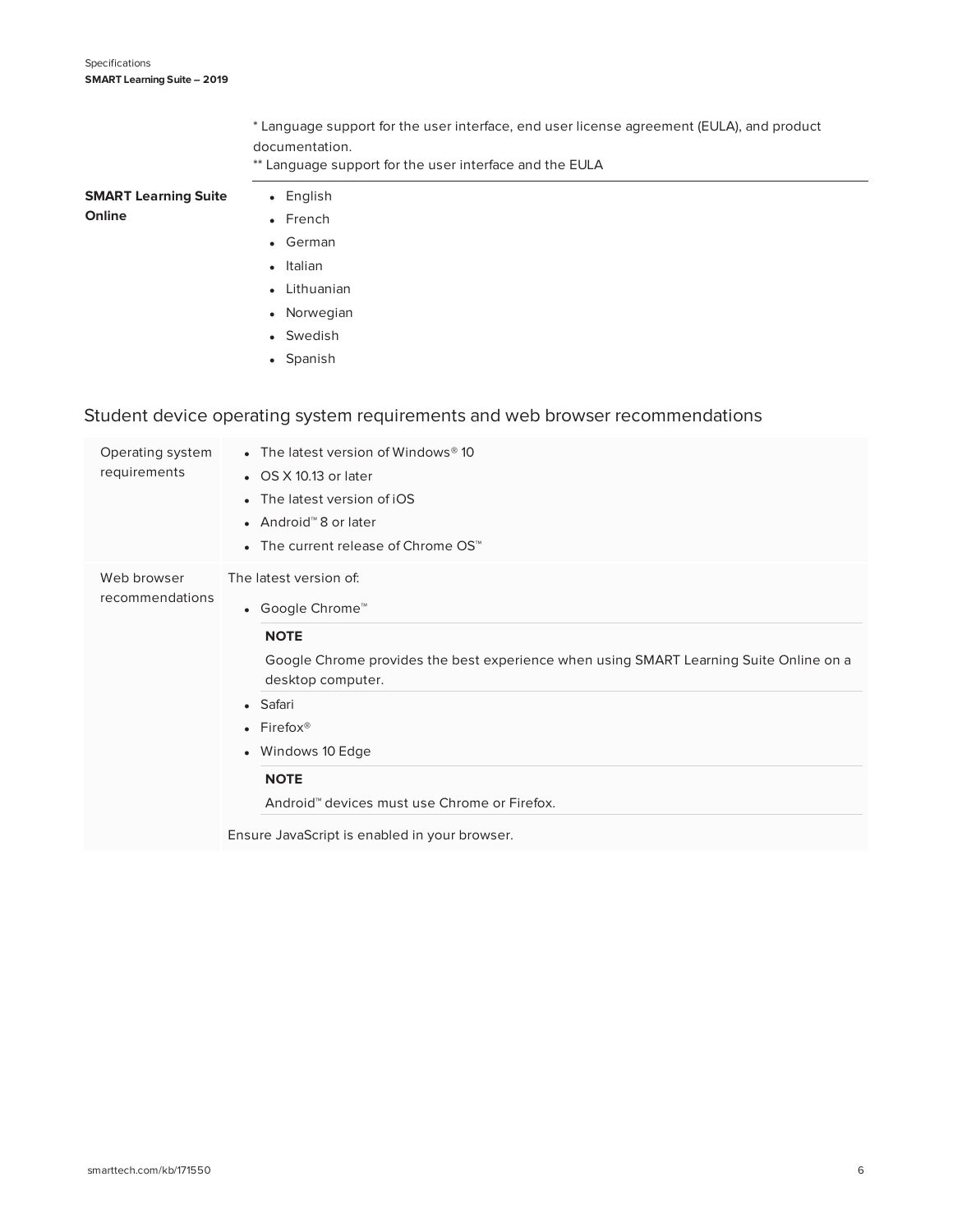## Whitelist recommendations

A number of SMART products use the following URLs for software updates, collecting information, and backend services. Add these URLs to your network's whitelist to make sure SMART products behave as expected.

- <sup>l</sup> https://\*.smarttech.com (for updating SMART Board interactive display software and firmware)
- <sup>l</sup> http://\*.smarttech.com (for updating SMART Board interactive display software and firmware)
- https://\*.mixpanel.com
- https://\*.google-analytics.com
- https://\*.smarttech-prod.com
- https://\*.firebaseio.com
- wss://\*.firebaseio.com
- https://www.firebase.com/test.html
- https://api.raygun.io
- https://www.fabric.io/
- https://updates.airsquirrels.com
- https://ws.kappboard.com (for updating SMART Board interactive display software and firmware)
- https://\*.hockeyapp.net

The following URLs are used for signing in to and using your SMART Account with SMART products. Add these URLs to your network's whitelist to make sure SMART products behave as expected.

- https://\*.smarttech.com
- http://\*.smarttech.com
- https://hellosmart.com
- https://content.googleapis.com
- https://\*.smarttech-prod.com
- https://www.gstatic.com
- https://\*.google.com
- https://login.microsoftonline.com
- https://login.live.com
- https://accounts.google.com
- https://smartcommunity.force.com/
- https://graph.microsoft.com
- https://www.googleapis.com

The following URLs are used to enable content from YouTube. If you want SMART product users to be able to insert and play YouTube videos when using SMART products, whitelist the following:

- https://\*.youtube.com
- https://\*.ytimg.com